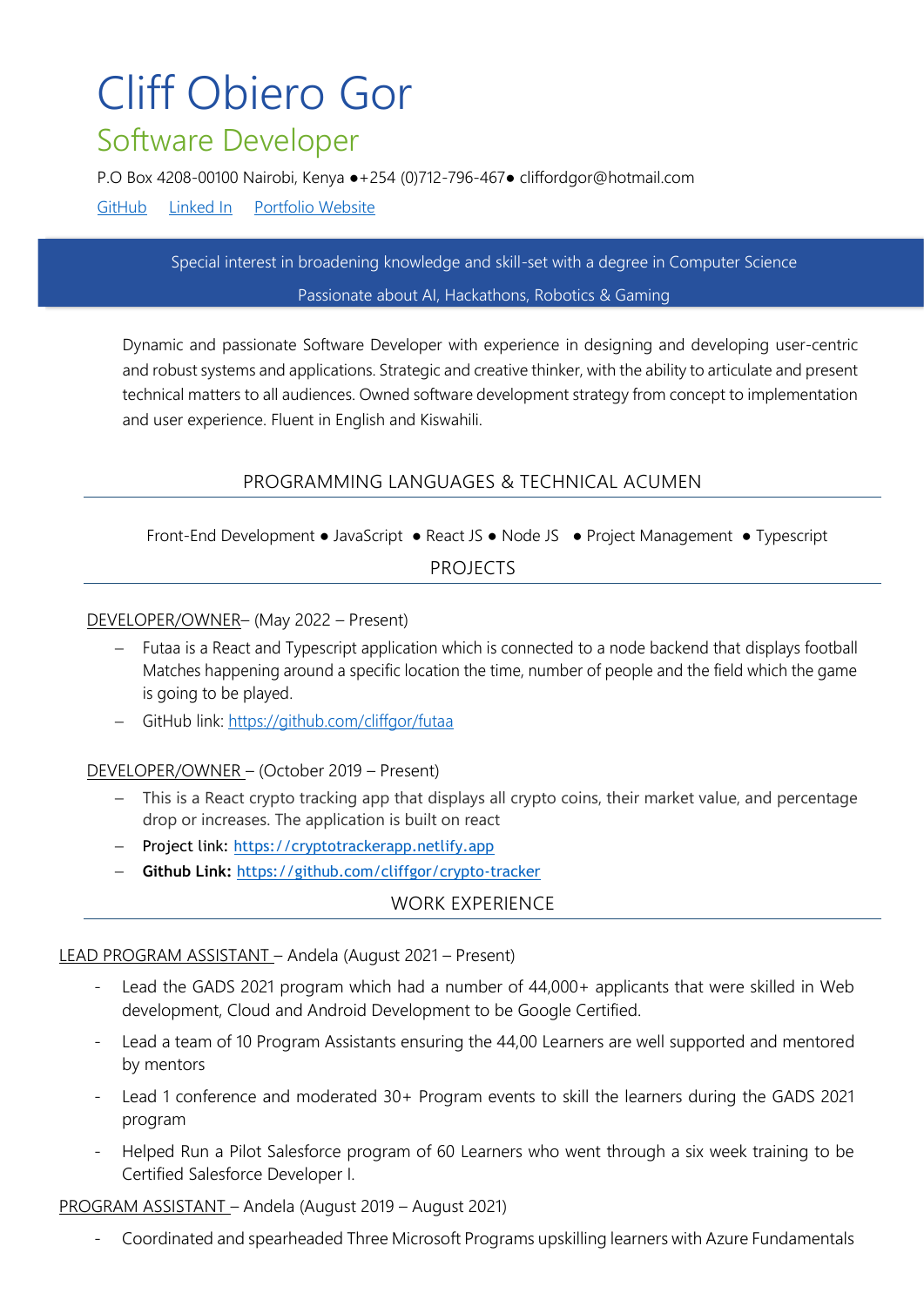skills from Data to AI. The programs were across Nigeria, Kenya and South Africa. In the first Cohort I there were 7000+ Applications and 1300 advanced to certifications. They were also given access to Microsoft learn and Linked In Learning where they also got skilled in various areas.

- In the second Cohort there were 5000+ applicants which were divided into three. Those who were taking the data track, the Ai track and the fundamentals track. 1000 Learners gor certified in their specified areas and some event went to be certified administrators.
- The third cohort were skilled in azure fundamentals. This was a number of 5000+ Learners based in south Africa. A total of 1200 Learners sat and got azure certified.
- I spearheaded and upskilled 7,500 Learners in the Build for SDG Program where there was cohort 1 and cohort 2 in each learners built amazing applications using React Js. In both cohorts I oversaw pitching sessions where the learners showcased their prowess.
- Coordinated the first Facebook and Andela program skilling 7000+ Learners in Frontend Web development and Fullstack Development in Nigeria and Kenya. The final Learners were given a scholarship for a Diploma in Web Development by Open Classroom.

JUNIOR SOFTWARE DEVELOPER – Xetova (August 2020 – January 2021)

Developing internal applications mainly focusing on the Front-End Side using React Js

### INTERN ANDROID DEVELOPER – Creatives Garage (August 2019 – October 2019)

- Developed a video on demand mobile platform which is part of their web application.
- − Sample of work:<https://play.google.com/store/apps/details?id=com.kalabars.kalabars>

SOCIAL MEDIA STRATEGIST – Winnie Gor Consultancy (November 2018 – March 2019)

- − Energized social media presence through active posting of content to the social media pages and engaging with followers.
- − Led UX research to boost product rebranding efforts.
- − Maintained prime focus over competition with customer research on products and services.

WEB DEVELOPER – Savannah Labs (March 2018 – September 2018)

- − Designed high-impact, user-centered web applications for SMEs and clients in the real estate and hotel industries.
- − Sample of work: https://www.orchidhomeske.com

# HACKATHONS

#### Winner, Techfugees Hackathon Event (April 2019)

− Created an app that helps Red Cross community health workers to track health records of refugees at Kakuma and Kalobeyi camps.

Winner, Global Game Jam Kenya – Liquid Telecom/Ludiqworks (January 2019)

- − Built a playable PC game based on a story of bandit sugar ant in a Kenyan home.
- − Background: The story unfolds in a normal Kenyan home, safe from enemies, save for one enemy who does not knock, is ruthless, and determined…the bandit sugar ant. The mother has tried everything to no avail. A hero comes, armed with bandit insecticide spray and hardcore ninja skills to protect the remaining sugar cubes. Will he win, or will the bandit sugar ant have the last laugh?

Demo video link: [https://youtu.be/F\\_xbBIIyLqA](https://youtu.be/F_xbBIIyLqA)